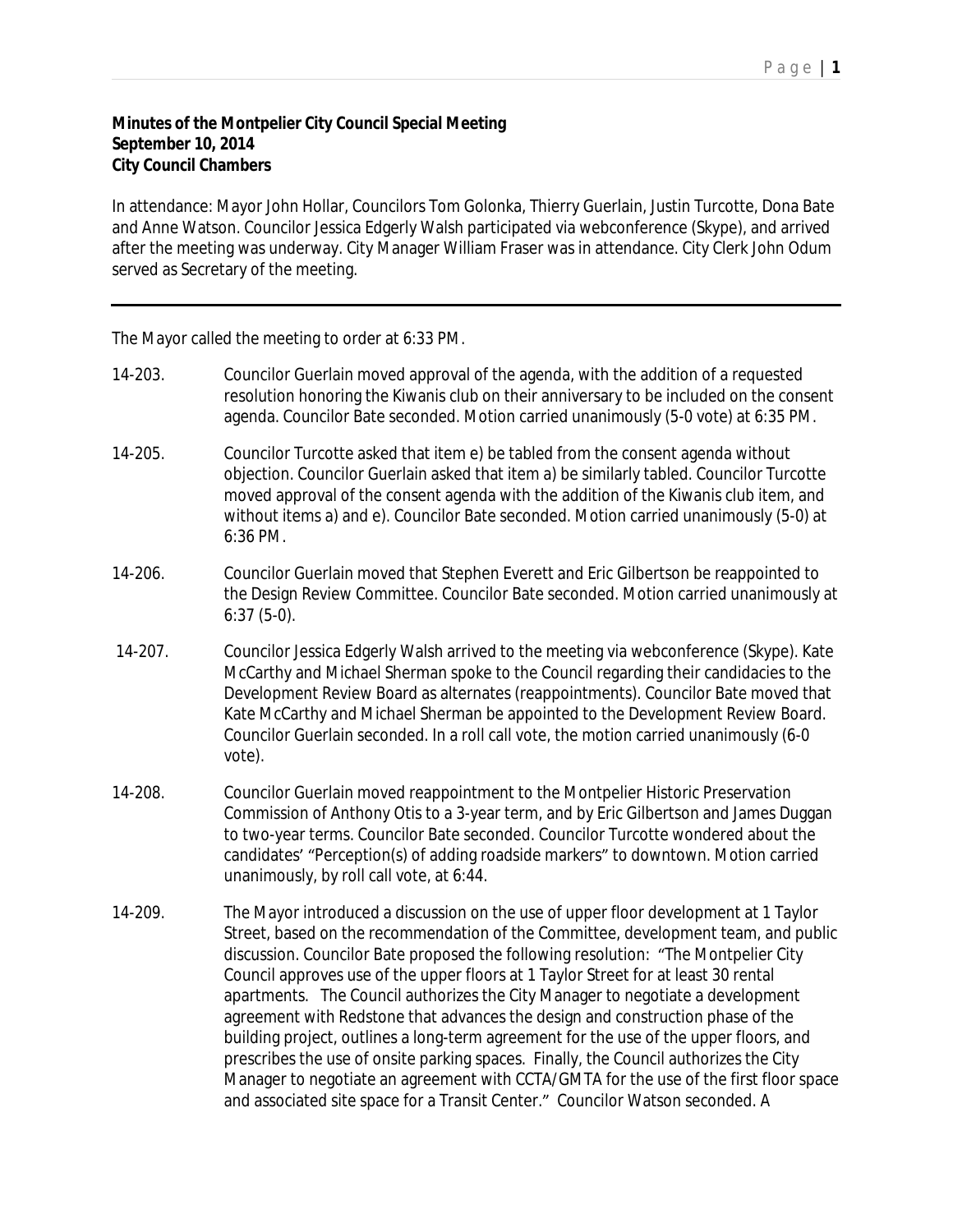discussion followed. Erik Hoekstra of Redstone Properties (the project developer) participated. The motion carried unanimously, by roll call vote, at 7:05 PM.

- 14-210. The Mayor introduced a discussion and update of the State Street redesign project (in front of the State House) approved at the April 16, 2014 City Council meeting. Councilor Guerlain moved that the Council adopt a plan to not put in diagonal parking and to go with the parallel parking plan as presented in the drawing presented to the Council. Councilor Watson seconded. Discussion followed, including members of the bike committee. Vote was 3-3 (Bate, Turcotte, Golonka voting nay and Guerlain, Edgerly Walsh, Watson voting aye). Mayor Hollar voted aye, and the motion passed on a 4-3 roll call vote at 7:33 PM.
- 14-212. City Manager Fraser introduced the consideration of a Municipal Planning Grant Application for Completion of the Zoning Re-Write before turning the discussion over to Planning Director Michael Miller. Councilor Watson moved the Council direct the City Manager and Planning Director to pursue a Municipal Planning Grant for completion of the zoning re- write. Councilor Bate seconded. The motion carried unanimously at 7:43 PM by roll call vote.
- 14-213. Mayor Hollar introduced a discussion of parking requirements in the Zoning Ordinance. Mr. Miller stayed at the front table to participate in the discussion.
- 14-214. Mr. Miller introduced the First Reading/Public Hearing to consider rescinding Chapter 18, Impact Fees, Article I. Establishment of Impact Fees of the City's Code of Ordinances. A discussion followed. The Mayor opened the public hearing at 8:11. Dot Helling offered comments. Public hearing was closed at 8:14. Councilor Guerlain moved approval of the first hearing and set second hearing for the September 24 meeting. Councilor Edgerly Walsh seconded. The motion carried unanimously by roll call vote.
- 14-215. At 8:15 the Mayor opened the first reading/public hearing on a proposed amendment to the City's Code of Ordinances, Chapter 16, Taxation, Article I, General Taxation (reduction in the late penalty for property taxes from 8% to 5%). The public hearing closed at 8:16. Councilor Guerlain moved approval of the first public hearing and set second hearing for the September 24 meeting. Councilor Watson seconded. The motion carried unanimously by roll call vote.
- 14-216. The Mayor initiated a discussion of creating a Vermont College of Fine Arts Liaison Committee. No votes were taken.
- 14-217. Councilor Turcotte indicated he would attend the Vermont League of Cities and Towns' Annual Business Meeting as a voting delegate.
- 14-205. Councilor Guerlain moved approval of consent agenda item a) with a correction indicating that the paintings formerly hanging on the Council Chamber walls went back to the TW Wood gallery, rather than the library. Councilor Bate seconded. The motion carried unanimously by roll call vote at 8:32 PM.

After a brief discussion of the item, Councilor Turcotte moved approval of consent agenda item e). Councilor Guerlain seconded. The motion carried unanimously by roll call vote at 8:34.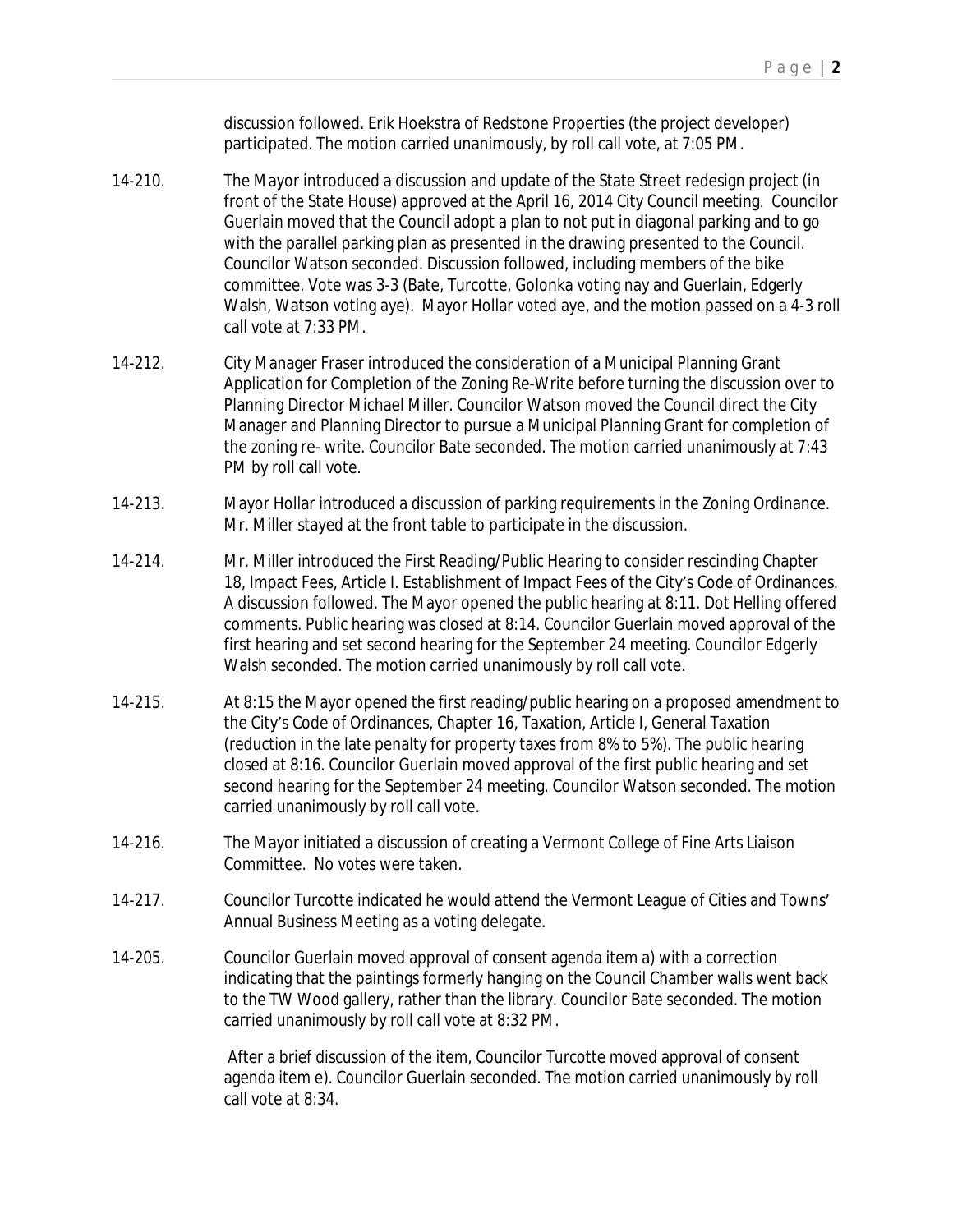14-211. The Council began a discussion of Berlin Pond. Melissa Perley from Citizens to Protect Berlin Pond read a statement. Bob Green also addressed the Council. Councilor Watson moved that the Council find that the question of a response to the ANR finding involves legal action whereby premature general knowledge of discussions may place the city at a substantial disadvantage. Councilor Guerlain seconded the motion, which carried on a roll call vote of 5-0, with Councilor Turcotte abstaining, at 8:45PM.

> Councilor Bate then moved that the Council enter executive session to discuss the matter. Councilor Guerlain seconded the motion which carried on a roll call vote of 5-0, with Councilor Turcotte abstaining, at 8:46PM.

Councilor Guerlain moved that the Council return from executive session. Councilor Turcotte seconded. Motion carries unanimously on a roll call vote at 8:54 PM. The Mayor shared the nature of the closed discussion in open session.

14-222. Councilor Watson moved that the Council find that the discussion of a possible appeal of the August 20 decision in Hallsmith v. City of Montpelier, Fraser & Baker involves legal action whereby premature general knowledge of discussions may place the city at a substantial disadvantage. Councilor Guerlain seconded the motion, which carried by unanimous roll call vote at 8:57.

> Councilor Edgerly Walsh moved the Council enter into executive session to discuss the matter in accordance with Title 1, Section 313 (1) E and F and that the City Manager and Assistant Manager be included. The motion was seconded by Councilor Turcotte and carried on a unanimous roll call vote at 8:58 PM.

> AT 9:30 PM, Councilor Watson moved that the Council return from executive session and was seconded by Councilor Edgerly Walsh. The motion carried unanimously on a roll call vote.

> Councilor Golonka made a motion to authorize the City Manager to file an appeal of the decision in Hallsmith v. City of Montpelier, Fraser & Baker. Councilor Guerlain seconded. The motion carried unanimously on a roll call vote at 9:30PM.

14-219. Councilor Bate informed the Council she was working on proposals for a transportation task force, and a committee orientation procedure.

Councilor Guerlain noted he will be attending the next meeting via skype.

Councilor Golonka invited interested citizens to consider serving on the Public Safety Authority board, before noting the recent passing of Lola Aiken.

Councilor Watson shared an update on the Energy Committee's solar project

- 14-220. The Mayor reported on his attendance at a recent mayor's innovation project meeting. He noted that he will be at an event with AmeriCorps on Friday for their 20<sup>th</sup> anniversary.
- 14-221. The City Clerk noted water/sewer payments will be due on Monday the 15th.
- 14-222. Assistant Manager Jessie Baker gave a report from the energy committee.